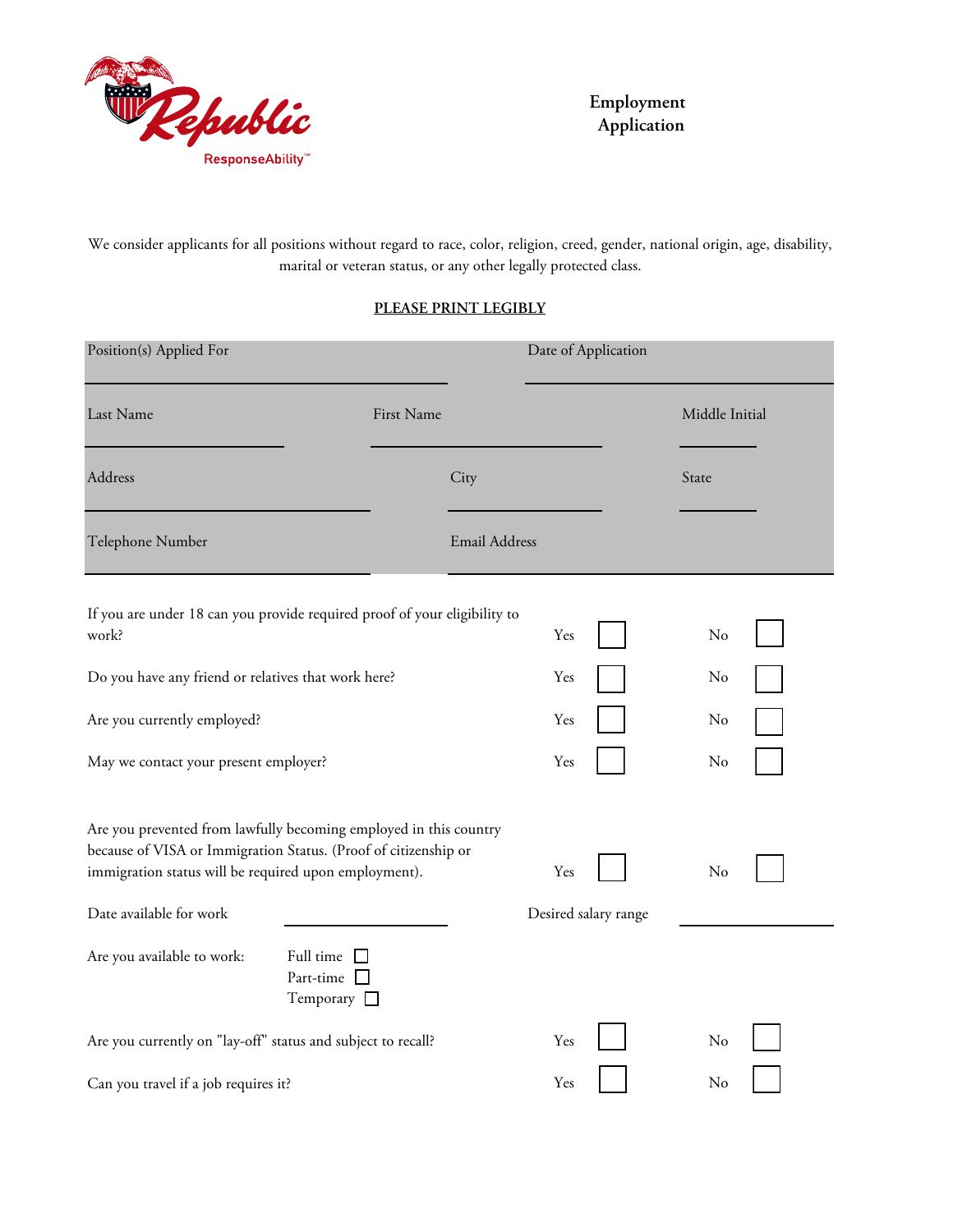### **EDUCATION**

|                          | Name & Address<br>of School | Course of Study | Years Completed | Diploma/Degree |
|--------------------------|-----------------------------|-----------------|-----------------|----------------|
| Grade School             |                             |                 |                 |                |
| High School              |                             |                 |                 |                |
| Undergraduate<br>College |                             |                 |                 |                |
| Graduate<br>Professional |                             |                 |                 |                |
| Other                    |                             |                 |                 |                |

Describe any specialized training, apprenticeship, skills and extra-curricular activities.

Describe any job-related training received in the United States Military.

#### **EMPLOYMENT EXPERIENCE**

Please start with your present or last job. Include any job-related military service assignments and volunteer activities. You may exclude organizations which indicate race, color, religion, gender, national origin, disabilities or other protected status.

| Employer           | Dates Employed       | Work Performed |
|--------------------|----------------------|----------------|
|                    |                      |                |
| Address            | <b>Starting Wage</b> |                |
|                    |                      |                |
| Phone Number       | <b>Ending Wage</b>   |                |
|                    |                      |                |
| Job Title          | Supervisor           |                |
|                    |                      |                |
| Reason For Leaving |                      |                |
|                    |                      |                |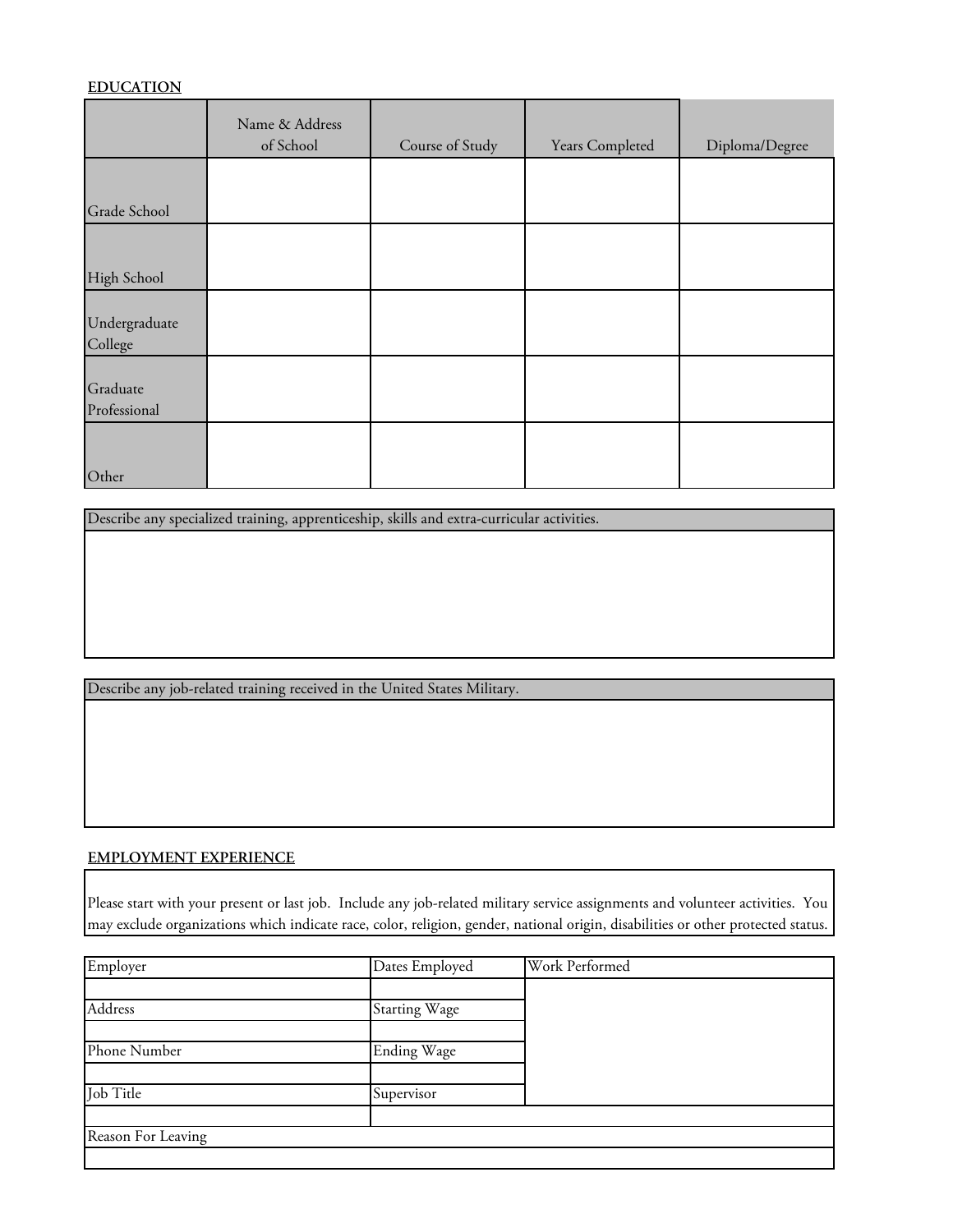| Employer           | Dates Employed       | Work Performed |
|--------------------|----------------------|----------------|
|                    |                      |                |
| Address            | <b>Starting Wage</b> |                |
|                    |                      |                |
| Phone Number       | <b>Ending Wage</b>   |                |
|                    |                      |                |
| Job Title          | Supervisor           |                |
|                    |                      |                |
| Reason For Leaving |                      |                |
|                    |                      |                |

| Employer           | Dates Employed       | Work Performed |
|--------------------|----------------------|----------------|
|                    |                      |                |
| Address            | <b>Starting Wage</b> |                |
|                    |                      |                |
| Phone Number       | <b>Ending Wage</b>   |                |
|                    |                      |                |
| Job Title          | Supervisor           |                |
|                    |                      |                |
| Reason For Leaving |                      |                |
|                    |                      |                |

| Employer           | Dates Employed       | Work Performed |
|--------------------|----------------------|----------------|
|                    |                      |                |
| Address            | <b>Starting Wage</b> |                |
|                    |                      |                |
| Phone Number       | <b>Ending Wage</b>   |                |
|                    |                      |                |
| Job Title          | Supervisor           |                |
|                    |                      |                |
| Reason For Leaving |                      |                |
|                    |                      |                |

List professional, trade, business or civic activities and offices held.

*You may exclude membership which would reveal gender, race, religion, national origin, age, ancestry, disability or other protected status.*

## **ADDITIONAL INFORMATION**

# **Other Qualifications:**

Summarize special job-related skills and qualifications acquired from employment or other experience.